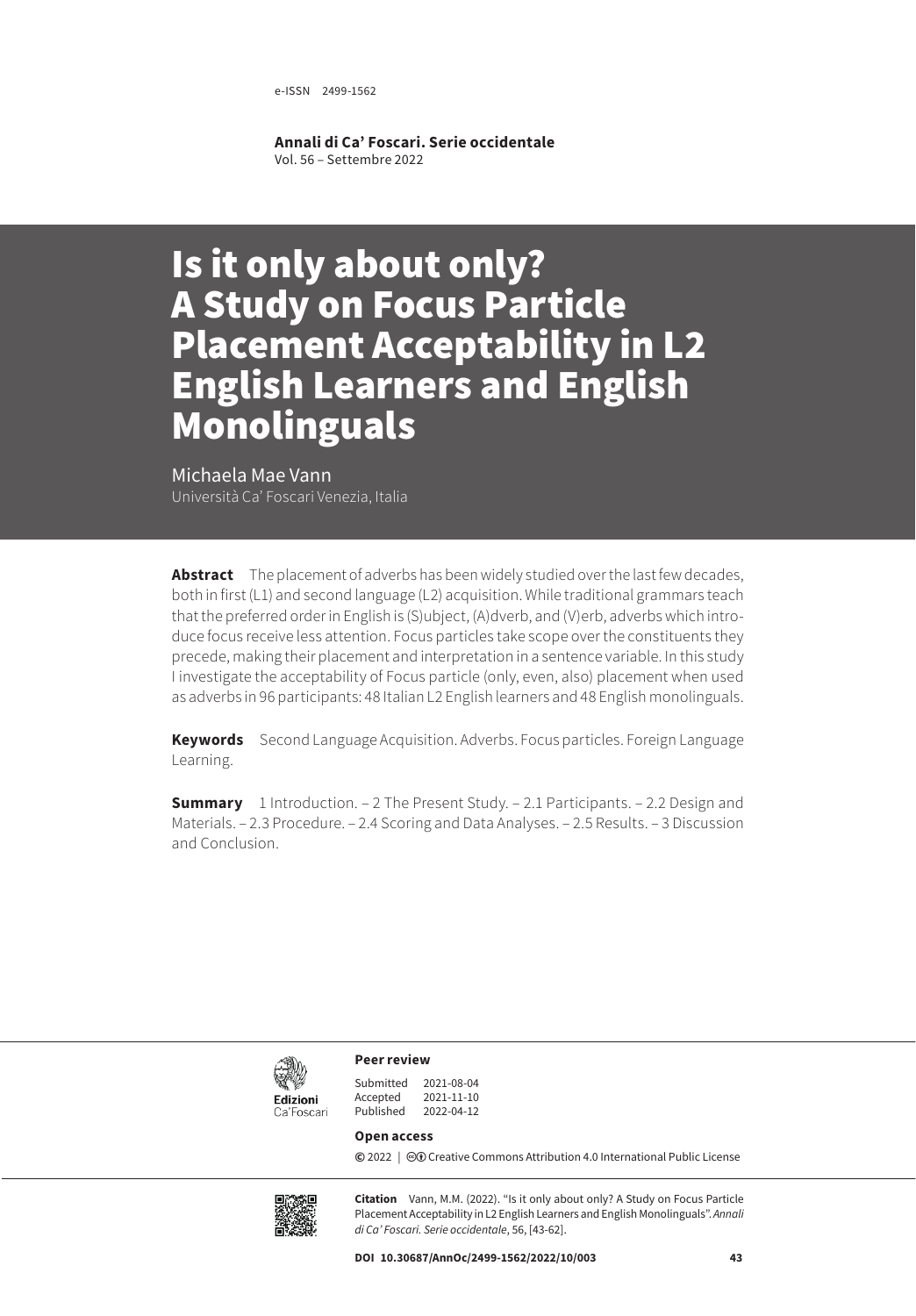#### <span id="page-1-0"></span>1 Introduction

Why are certain aspects of a foreign language difficult to acquire? One goal of second language acquisition is to investigate why some errors are more common than others, and why some are more persistent even at higher levels of proficiency. In second language acquisition (SLA), errors can be the product of overgeneralisation of learned grammar rules, interference of a speaker's first language (L1), a lack of knowledge of the second language (L2), or issues in execution during language production.

Specific properties of a language can be difficult to acquire past the critical period of language acquisition (Chomsky 1986; see Stringer 2013 for adult SLA) and interference may occur when certain properties of a specific language are absent in either the L1 or the L2. Determining the cause of non-target grammatical representations is fundamental in understanding learning trajectories and can greatly inform L2 language acquisition.

One theory argues that an L2 learner's grammar begins where the L1 grammar ends, which then allows for transfer of certain parameters of the L1 to the L2. This is known as the Full Access/Full Transfer Theory (Schwarz, Sprouse 1996) and is part of the interlanguage stage that L2 language learners transition through as they become more competent language users. As L2 language users become more competent, they are guided by a failure-driven process that guides the readjustment of the L2 parameters (Schwartz, Sprouse 1994; Formisano 2013). This process can account for word order errors when L2 learners are in the process of acquiring a new language.

Focus Adverbs (FAs) in English, like all categories of adverbs, have the strict word order of SAV when used as an adverbial (i.e., modifying the verb phrase (VP)), as they share certain characteristics in terms of their behavior and positioning in the sentence (König 1991). This deviates from Italian, which allows for two possibilities of placement, either pre-verbally or post-verbally. However, there can be exceptions for both Italian and English considering that adverb position depends on a complex combination of semantic, syntactic, and prosodic information.

For the L2 learner, interpreting the meaning of an adverb may be difficult, especially with FAs. A speaker can express different ideas using one structure if prosody is implemented correctly. However, in other languages such as Italian, the position of adverbs, including FAs, can entirely change the semantics of the sentence. Word order variation in Italian allows for speakers to shift focus from an event, i.e., the verb, to the object, by moving the element that introduces focus. Interestingly, in English, as FAs modify a VP, they take scope over the entire event and object, and therefore can be interpreted two ways (König 1991). This is outlined below in (1a) and (1b):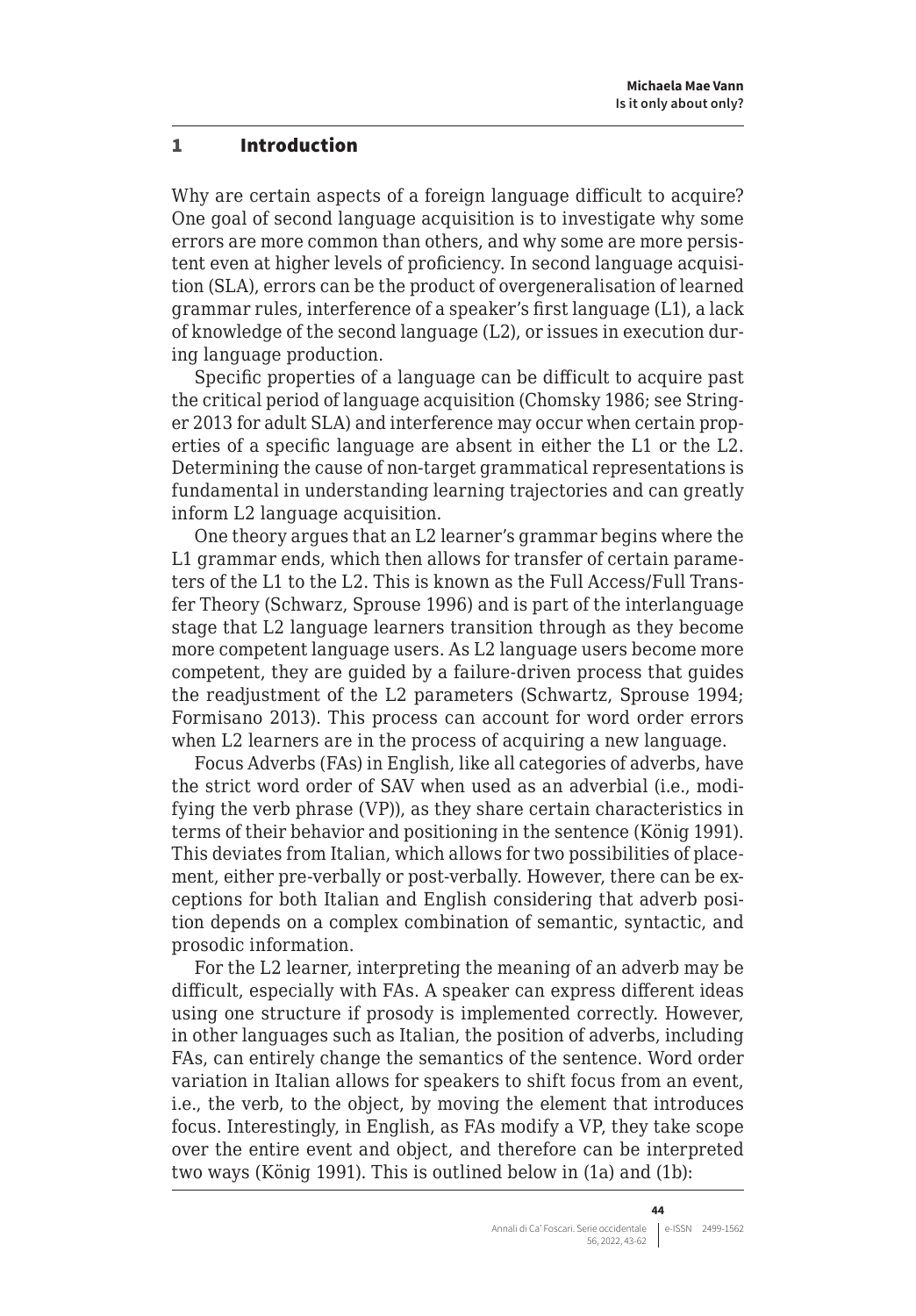(1) John only bought the flowers.

- a.  $\,$  John only [bought the flowers $_{_{\rm F}}$ ] he did not do anything else.
- b. John only bought the [flowers $_{\rm F}$ ] he did not buy anything else.

In (1) *only* scopes over both the VP and the object in the surface form. The two explanations of the example in (1) demonstrate the differences in interpretation that can arise from prosody. In (1a) we find the FA associates with the event, therefore no other events can have occurred, while in (1b) we see the interpretation in which the FA associates with the object, implying no other objects were involved during the event (Rooth 1992; for a review of the semantics of *only* see Alxatib 2020).

This subtle but important difference in the variability of adverb association makes it more difficult for L2 speakers of English to learn than other word categories such as nouns, verbs, and adjectives (Firsten, Killian 1994; Solís Hernández 2006). White (1991) proposes that core grammatical elements and their parameters are so embedded in the speaker's syntactic system that the probability of them interfering with the L2 grammar is very high.

One explanation for the difficulties that may arise from the similarities and differences between English and Italian is *the verb-raising parameter* (Emonds 1978, 1985; Chomsky 1989; Pollock 1989). It accounts for a number of differences in many languages, including adverb placement. In Italian it requires all finite verbs to raise to Inflection (I), however, this does not happen in English, which the exception of *be* and *have*.

In an experimental study using an acceptability judgment task, Solís Hernández (2006) found that both L2 English students and instructors failed to identify sentences with incorrect adverb placement, especially in more syntactically complex sentences with the auxiliary *be*. In another study investigating adverb placement, Formisano (2013) investigated adolescents in Italy, replicating White's (1991; 1989a; 1989b) findings that explicit and form-focus teaching strategies are overall more effective than traditional descriptive forms. Formisano (2013) successfully used the teaching of syntactic verb movement from a crosslinguistic perspective with the goal of resetting the parameters of adverb placement.

The aims of this study were twofold. The first aim was to provide evidence for a word order preference for Focus Adverbs (FAs) in native speakers of English, which was assumed to be (S)ubject, (A)dverb and (V)erb. The second aim was to investigate the acceptability of these same sentences featuring FAs in a homogenous group of English language learners to shed light on word order preferences and better understand what factors may drive them.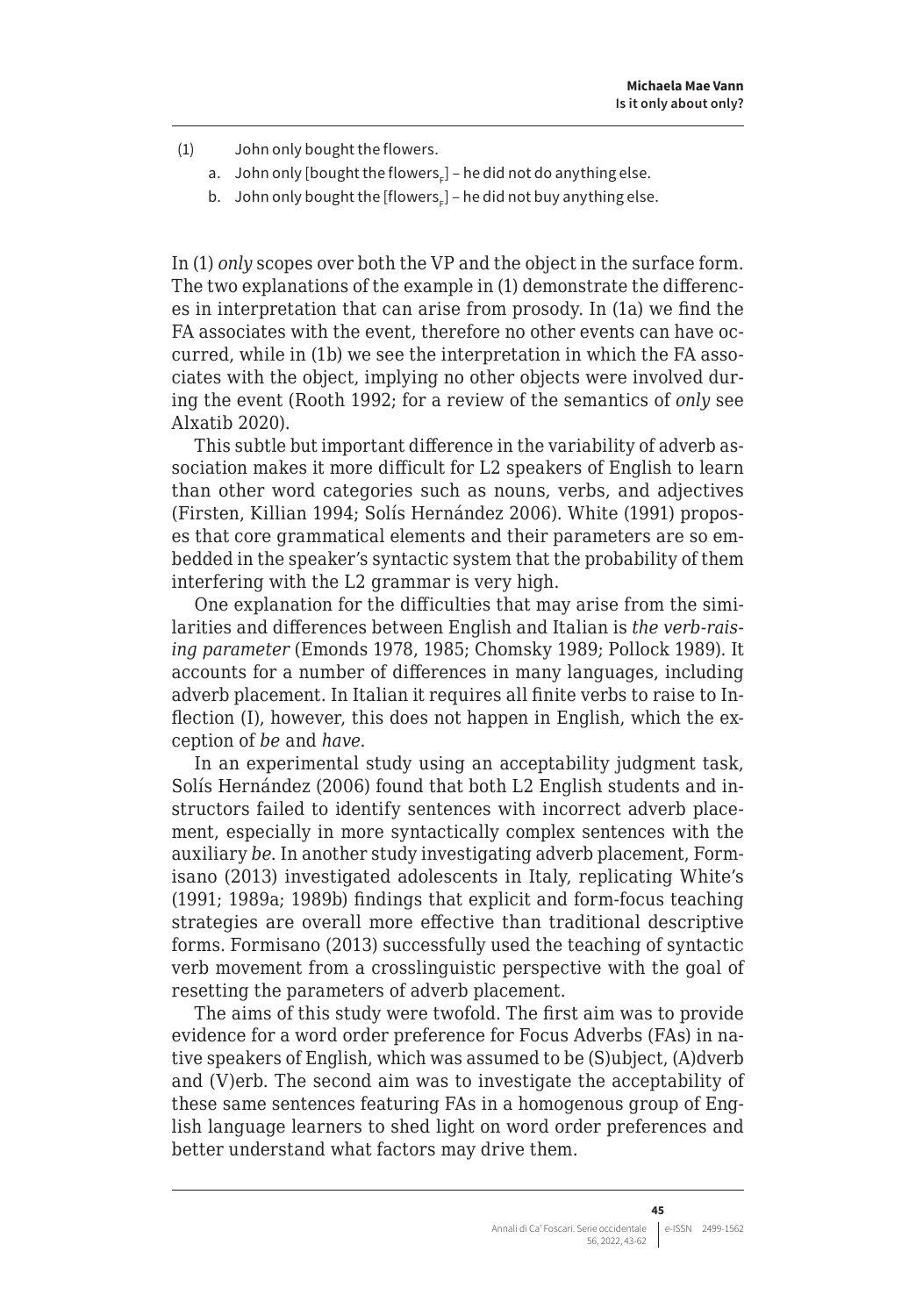#### <span id="page-3-0"></span>2 The Present Study

An acceptability judgment task was designed to investigate the nature of the placement of FAs first in native speakers of English and subsequentially in a homogenous group of Italian L2 learners of English. The goal of these two experiments was to examine the grammaticality of a complex subcategory of adverbs, FAs, in these two groups of English users. In Experiment 1, native speakers of English were asked to judge sentences to verify that the word order preference was indeed SAV. In Experiment 2, highly proficient L2 English learners were recruited to participate to compare the results with those of Experiment 1. More specifically, it was designed to be able to examine whether advanced and highly proficient English learners differed in their mastery of the understanding of Focus Adverb placement when compared to native speakers. It was assumed that native speakers of English have a strict grammatical word order for adverbs and therefore would not accept SVA structures when confronted with grammaticality judgement tasks, while Italian English L2 learners would struggle with identifying ungrammatical FA placement, accepting both SAV and SVA as grammatical.

## **2.1 Participants**

There was a total of 96 participants. 48 monolingual English speakers and 48 Italian learners of English were recruited via different social media platforms and took part in Experiment 1 and 2, respectively. The English monolinguals had all grown up in the US and had never lived outside of the country for a significant amount of time, nor did any of them speak another language fluently. 20 of the monolingual English speakers had not obtained a college degree, while the other 28 had at least a bachelor's degree or higher. The Italian participants attested to having at least a B2 or higher level of English according to the CEFR (Council of Europe 2001), however, the majority of Italian participants had a B2 or C1 level of English. Most of the Italian participants had a college degree  $(N = 38)$ , while few did not  $(N = 10)$ .

Participation in the study was completely voluntary and the participants were informed that they would not be compensated in any form and could leave the survey at any time. The participants were all between the ages of 18 and 35 and were nearly 50% female and 50% male.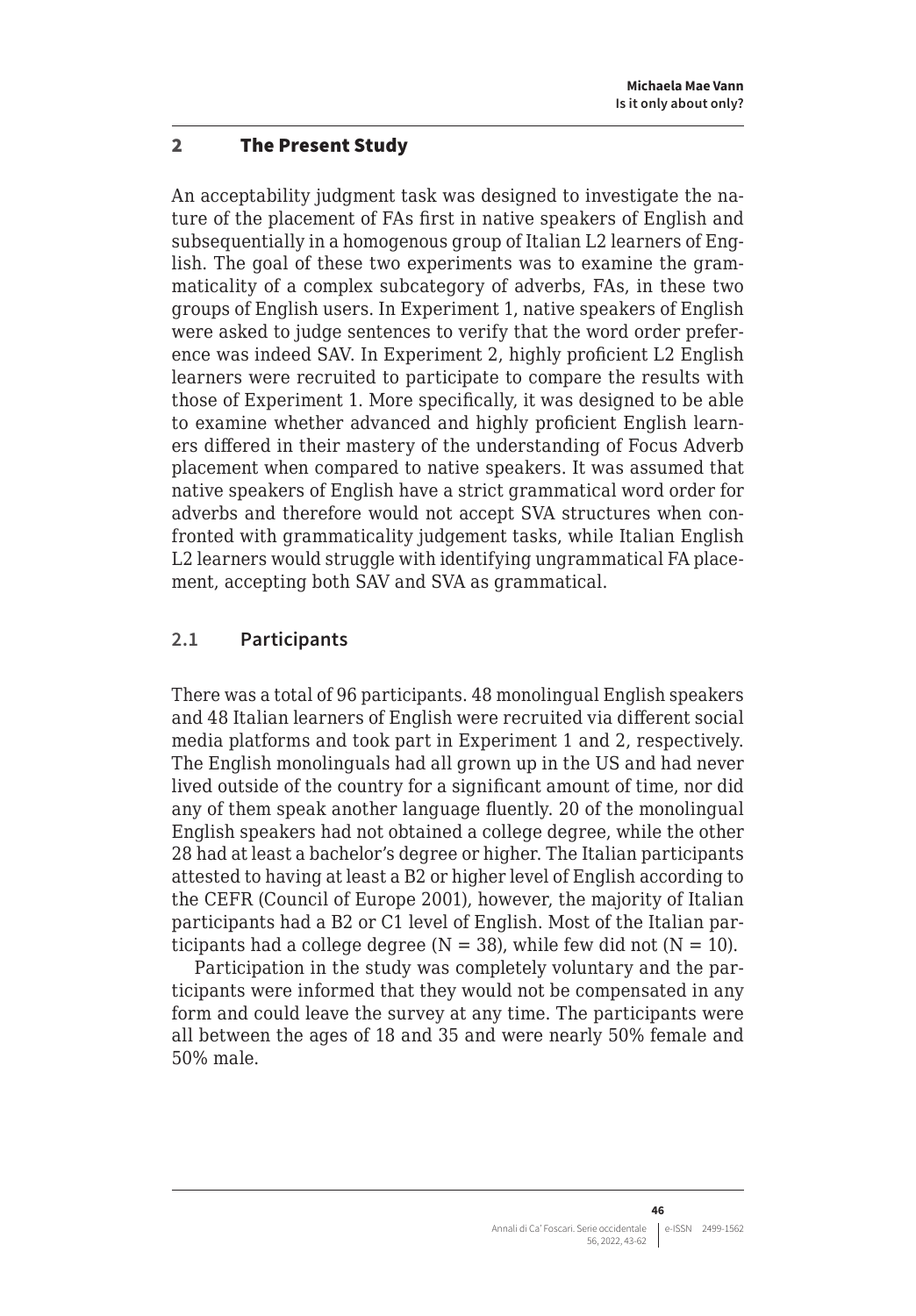# <span id="page-4-0"></span>**2.2 Design and Materials**

The design of the grammaticality judgment task included 24 experimental items investigating the acceptability of FAs either pre- or post-verbally. The design was a  $2 \times 3$  design that manipulated adverb type (only, even, also) and placement (pre-verbal or post-verbal). There were 48 filler sentences, for a total of 72 total sentences that participants were asked to rate using a Likert scale from 1 (unacceptable) to 5 (completely acceptable). Because we wanted to facilitate more natural judgments from participants without having them overthink the sentences, the questionnaire's scale was labelled "no one would say this" for 1 and "this is perfect" for 5. The numbers in between were left blank, allowing more freedom for participants to give judgments without much external pressure.

There were 6 conditions for each item, therefore participants saw a total of 24 experimental sentences which varied the 3 different FAs and the word order positions. The goal was to create experimental items that highlighted the true adverbial form and interpretation of the Focus Particles. Surprisingly, in a few sentences it was found to be considered otherwise, which will be discussed in the results.

Both Experiment 1 and 2 consisted of a grammaticality judgement task administered through Google Forms. Participants were first asked to give their consent by filling in a form on Google Forms prior to beginning the experiment. Participants were not told that the experiment was investigating adverb placement, however they were aware of the fact they were giving acceptability judgements for certain linguistic elements. They were confronted with 72 sentences and asked to give each one a single rating. The sentences included different types of adverbs, Focus Adverbs: *only*, *even* and *also*, and a number of frequency and manner adverbs in the two different word orders of SAV and SVA.

There was a total of 6 experimental lists, which were randomised and then reversed to create a total of 12 lists. This was done to verify that the lists were fully counterbalanced and ensured that only eight participants saw each list. The 12 experimental lists were then assigned to the participants, each containing 24 experimental items, based on 6 conditions, as listed below.

24 experimental questions:

- 4 with only, SAV word order Example: She only found a book.
- 4 with only, SVA word order Example: Sarah asked only a question.
- 4 with even, SAV word order Example: He even knew Mary.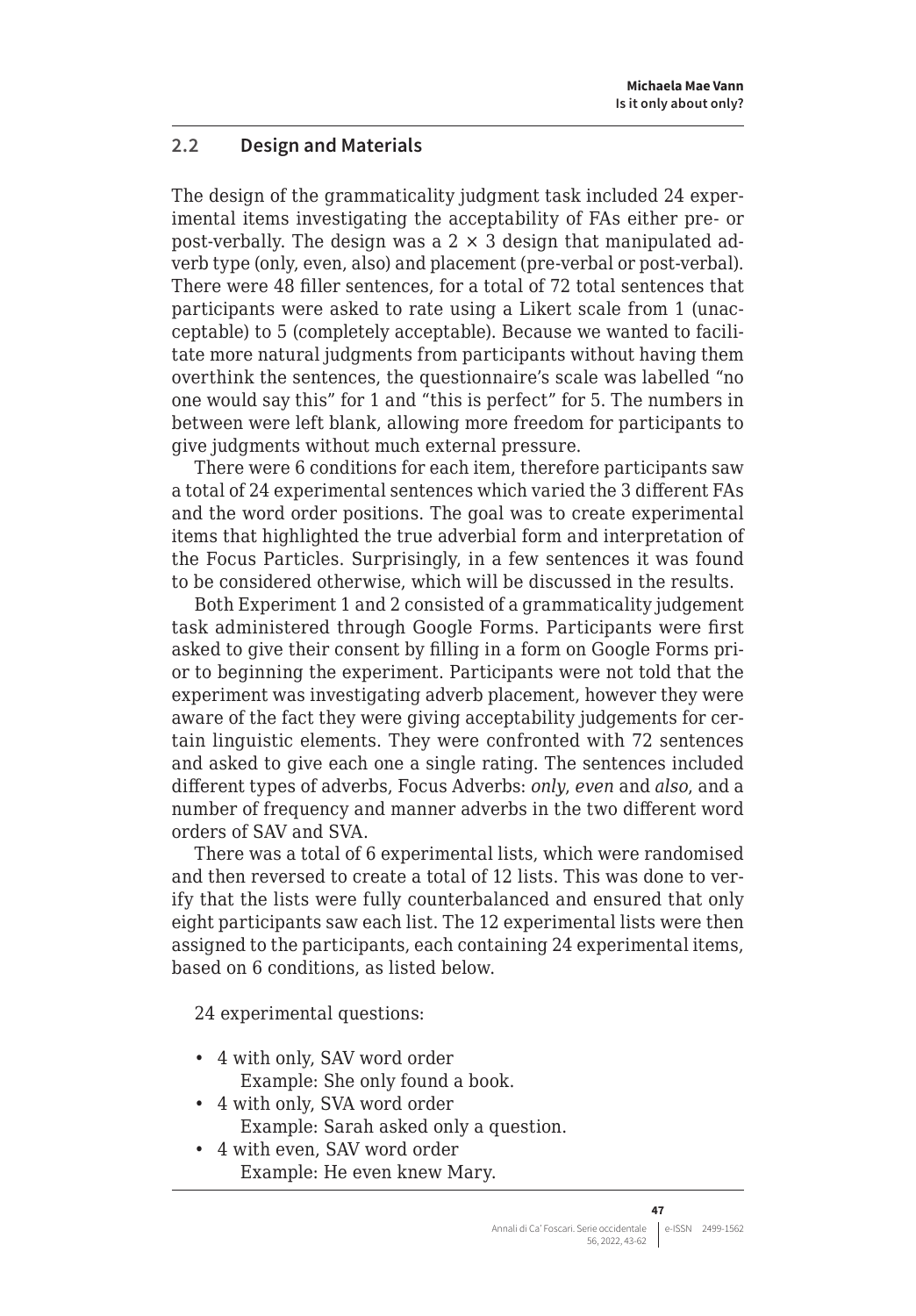- 4 with even, SVA word order Example: She played even soccer.
- 4 with also, SAV word order Example: Sofia also needed a pen.
- 4 with also, SVA word order Example: Robert painted also some pictures.
- 24 adverbs of frequency filler questions:
	- 12 with SAV word order
		- Example: He often found a solution.
	- 12 with SVA word order Example: She asked seldom a question.
- 24 adverbs of manner filler questions:
	- 12 with SAV word order
		- Example: She calmly found a seat.
	- 12 with SVA word order

Example: Mark asked anxiously a question.

Each participant was assigned to one of the 12 lists, for a total of 4 people per questionnaire. Each experimental item occurred in one of the six conditions across the experimental lists to elicit a grammatical/ungrammatical judgement from the participants. The same verbs were used in each subcategory of the list; therefore, each verb was used 3 times during the experiment, however with different types of adverbs and different word orders. The verbs were taken from an English textbook to ensure that they were, indeed, among the most frequent verbs used in the language for English language learners. This was done to ensure the participants in Experiment 2 would know the verbs.<sup>1</sup> To balance the sentences as well as to see if there were any effects determiners could have on the placement of Focus Adverbs, the verbs were organised as follows: each verb was paired with a proper noun, no article, some + plural noun, definite article + singular noun, definite article + plural noun, an indefinite article. This organisation was carried into the filler questions as well, therefore the same verbs are used with the same determiners throughout the test.

All sentences were presented in the past simple tense for ease of construction of logical sentences and consistent word order. The experimental items were pseudo-randomised to ensure that no more than two consecutive experimental sentences shared any of the variables under investigation.

<sup>1</sup> The verbs used were: *set*, *feel*, *bring*, *lose*, *find*, *ask*, *need*, *have*, *know*, *see*, *ignore*, *invite*, *play*, *talk*, *eat*, *tutor*, *paint*, *keep*, *want*, *take*, *help*, *write*, *like*, *need*.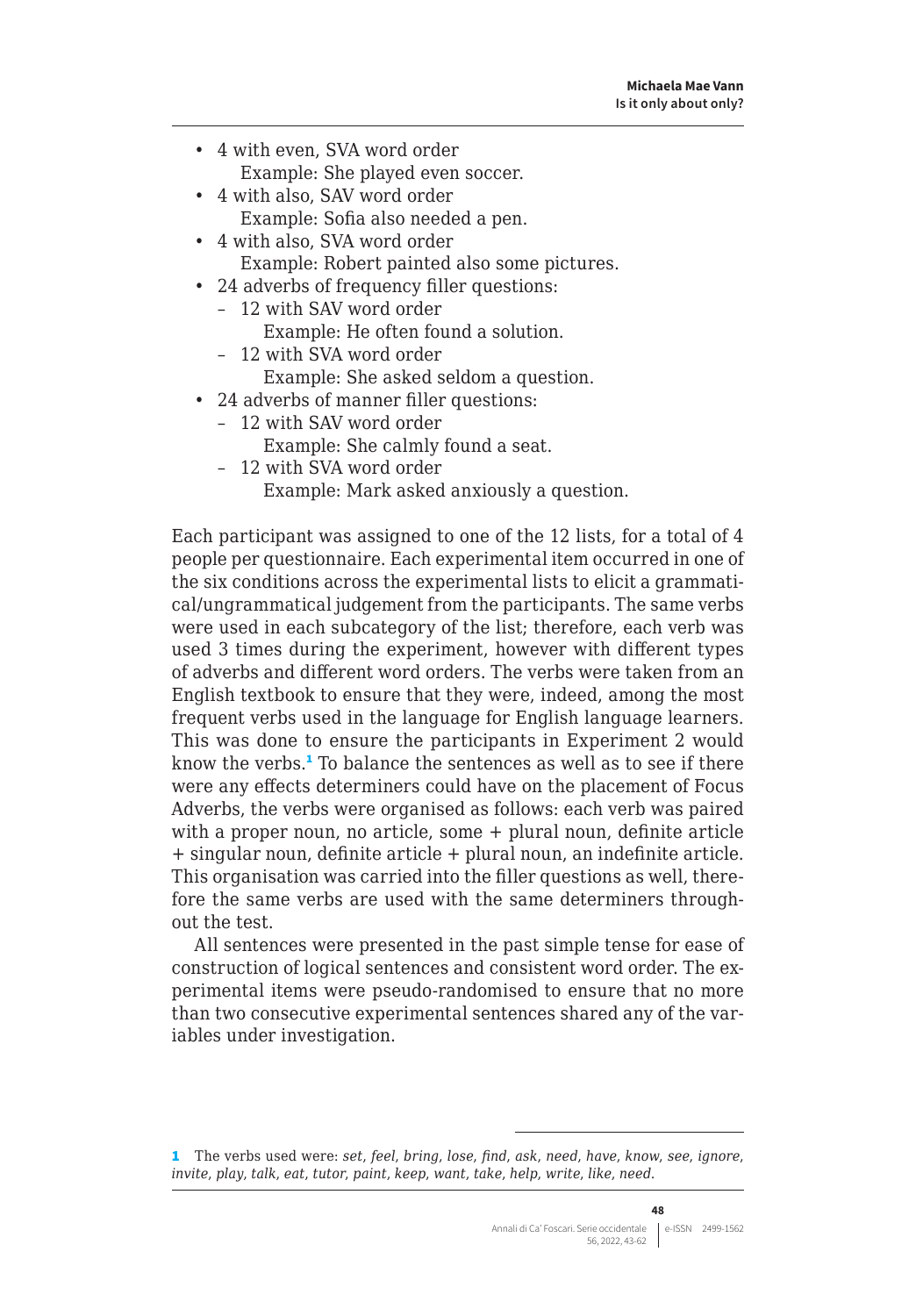# <span id="page-6-0"></span>**2.3 Procedure**

Using Google Forms, participants consented to participate in the study and were then electronically presented with sentences and were asked to rate them on a Likert scale ranging from 1 to 5. Once this phase was finished, they were asked to fill out a short questionnaire that asked them biographical questions. The entire task took about 10 minutes to complete.

# **2.4 Scoring and Data Analyses**

The data were downloaded from Google Forms using Excel spreadsheets and was then coded for the purposes of conducting linear mixed model analyses in R. Responses were coded accordingly: a rating of a 4 or higher was considered grammatical and was therefore binarised as '1', whereas responses of a 3 or lower were considered 'unsure' or 'ungrammatical' and binarised as '0' for the analyses.

# **2.5 Results**

Overall, all participants provided responses to all items for a total of 6,912 responses. Of the 2,304 experimental items, participants judged 899 as ungrammatical and 1,405 as grammatical. Table **1** shows the breakdown of these responses by adverb type, order, and speaker type.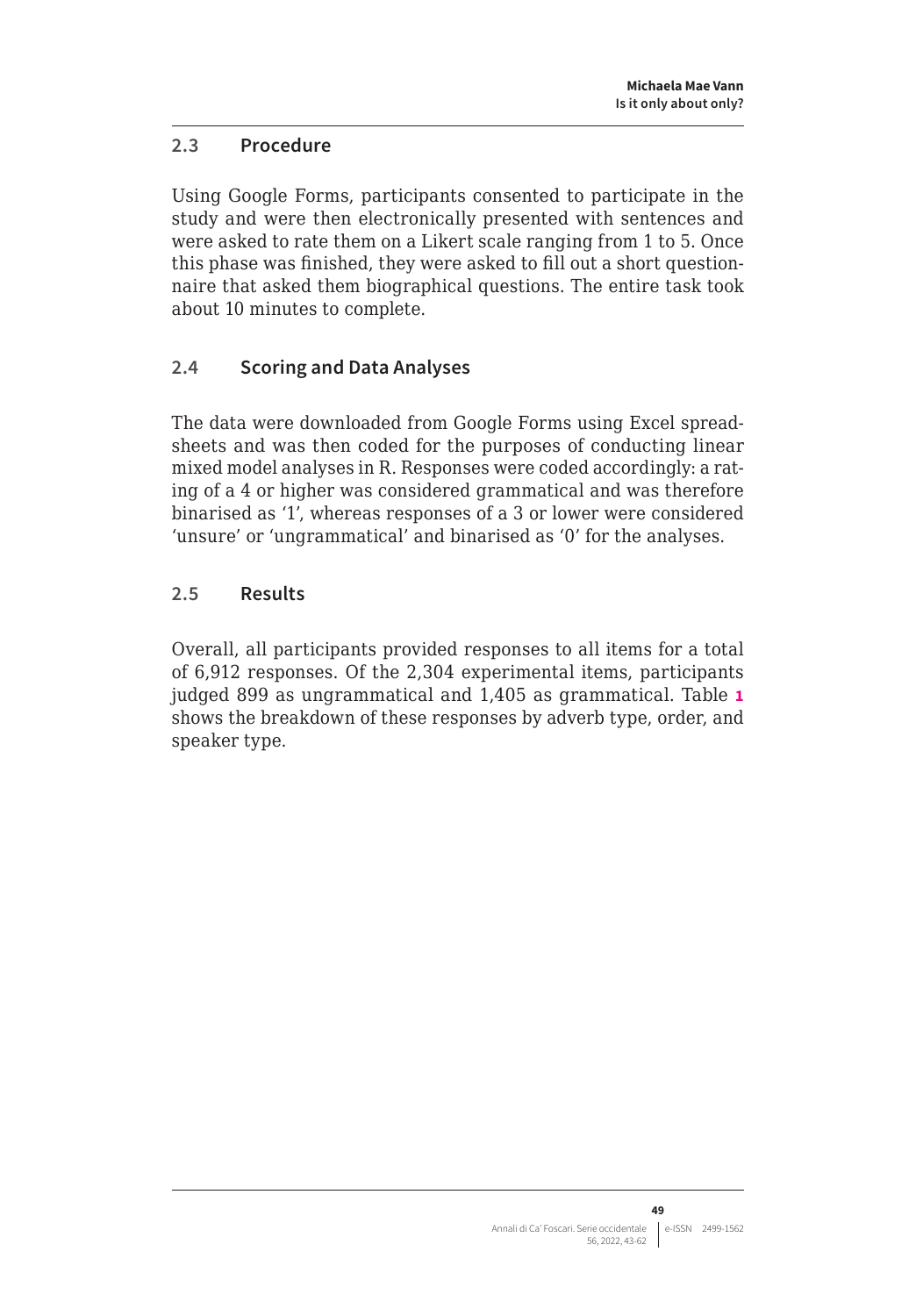**Table 1** Numbers and proportions of Grammatical and Ungrammatical Ratings over each experimental condition for both Monolinguals and English L2 Learners

| <b>Monolinguals</b>        |             |                      |
|----------------------------|-------------|----------------------|
| Condition                  | Grammatical | <b>Ungrammatical</b> |
| (Adverb and Word Order)    |             |                      |
| Also SAV                   | 141 (73%)   | 51 (27%)             |
| Even SAV                   | 127 (66%)   | 65 (34%)             |
| Only SAV                   | 135 (70%)   | 57 (30%)             |
| Also SVA                   | 60 (31%)    | 132 (69%)            |
| Even SVA                   | 65 (34%)    | 127 (66%)            |
| Only SVA                   | 124 (65%)   | 68 (35%)             |
| <b>English L2 Learners</b> |             |                      |
| Condition                  | Grammatical | <b>Ungrammatical</b> |
| (Adverb and Word Order)    |             |                      |
| Also SAV                   | 143 (74%)   | 49 (26%)             |
| Even SAV                   | 128 (67%)   | 64 (33%)             |
| Only SAV                   | 130 (68%)   | 62 (32%)             |
| Also SVA                   | 117 (61%)   | 75 (39%)             |
| Even SVA                   | 103 (54%)   | 89 (46%)             |
| Only SVA                   | 132 (69%)   | 60 (31%)             |

Note: each condition had a total of 192 responses per experiment.

These proportions are better outlined in Figure **1** for the English monolinguals and Figure **2** for the English L2 learners. Figures **1** and **2** plot the proportion of acceptable ratings for Monolinguals and L2 English learners, respectively. Figure **1** shows that English monolinguals clearly prefer the SAV order, except in the case of the FA *only*.



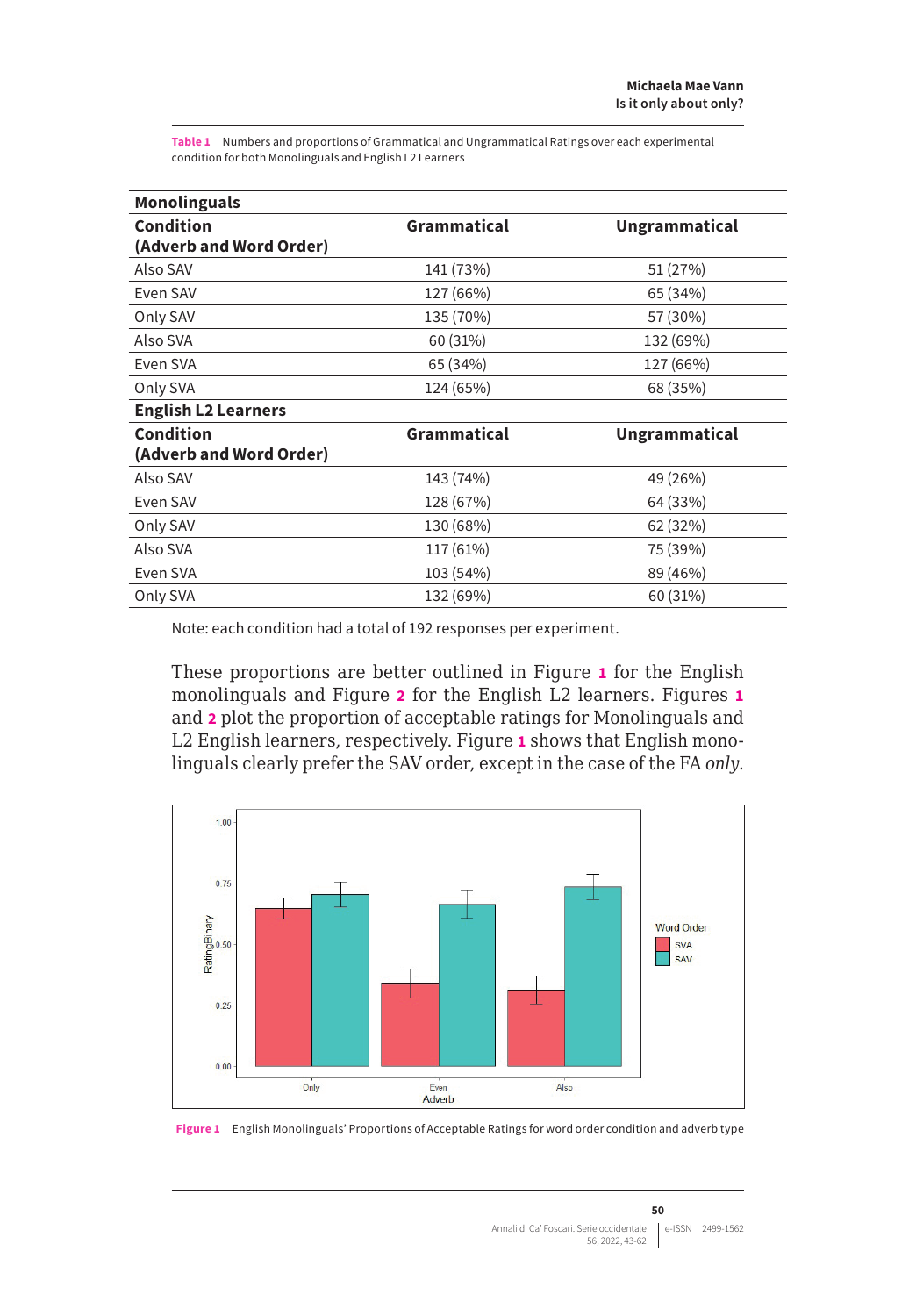

Figure **2** shows the proportions of acceptable rating in L2 English learners, who, on average, show no clear word order preference.

We examined the effects of word order and adverb for each group and then compared the two groups by analysing them together. All three sets of analyses fitted the data with binomial mixed logit models using the lme4 package in R<sup>2</sup> which predicts the logit-transformed likelihood of rating (log odds for grammatical rating). All analyses used the maximal random effects structure appropriate for our experimental design (Barr et al. 2013), however, that model did not converge. The final model included random intercepts for participants and items and random slopes for order for participants and items for all three sets of analyses. We performed stepwise forward model comparisons using likelihood-ratio tests (ANOVA function in R) to determine the significance of our fixed effects. Tables **2**, **3**, and **4** show the stepwise forward model comparisons for each of the analyses.

**Table 2** Stepwise forward model comparisons for fixed effects for Monolinguals

| <b>Fixed Effect Term</b>                                                                                               | AIC ( $\triangle$ AIC) | $df(\triangle df)$ | $\chi$ 2 | $p =$   |
|------------------------------------------------------------------------------------------------------------------------|------------------------|--------------------|----------|---------|
| Base model: Random intercepts<br>for participant and item + random<br>slope for Order within participants<br>and items | $1166.4(-)$            | $7(-)$             |          |         |
| + Order                                                                                                                | 1158.8 (-7.51)         | 8(1)               | 9.51     | < 0.001 |
| + Adverb                                                                                                               | 1112.3 (-46.55)        | 10(2)              | 50.55    | < 0.000 |
| + Order x Adverb                                                                                                       | 1075.0 (-37.48)        | 12(2)              | 41.33    | < 0.000 |
|                                                                                                                        |                        |                    |          |         |

2 *lme4: Mixed-effects modeling with R*. <http://lme4.r-forge.r-project.org/book/>.

**Figure 2** Italian L2 English learners' Proportions of Acceptable Ratings for word order condition and adverb type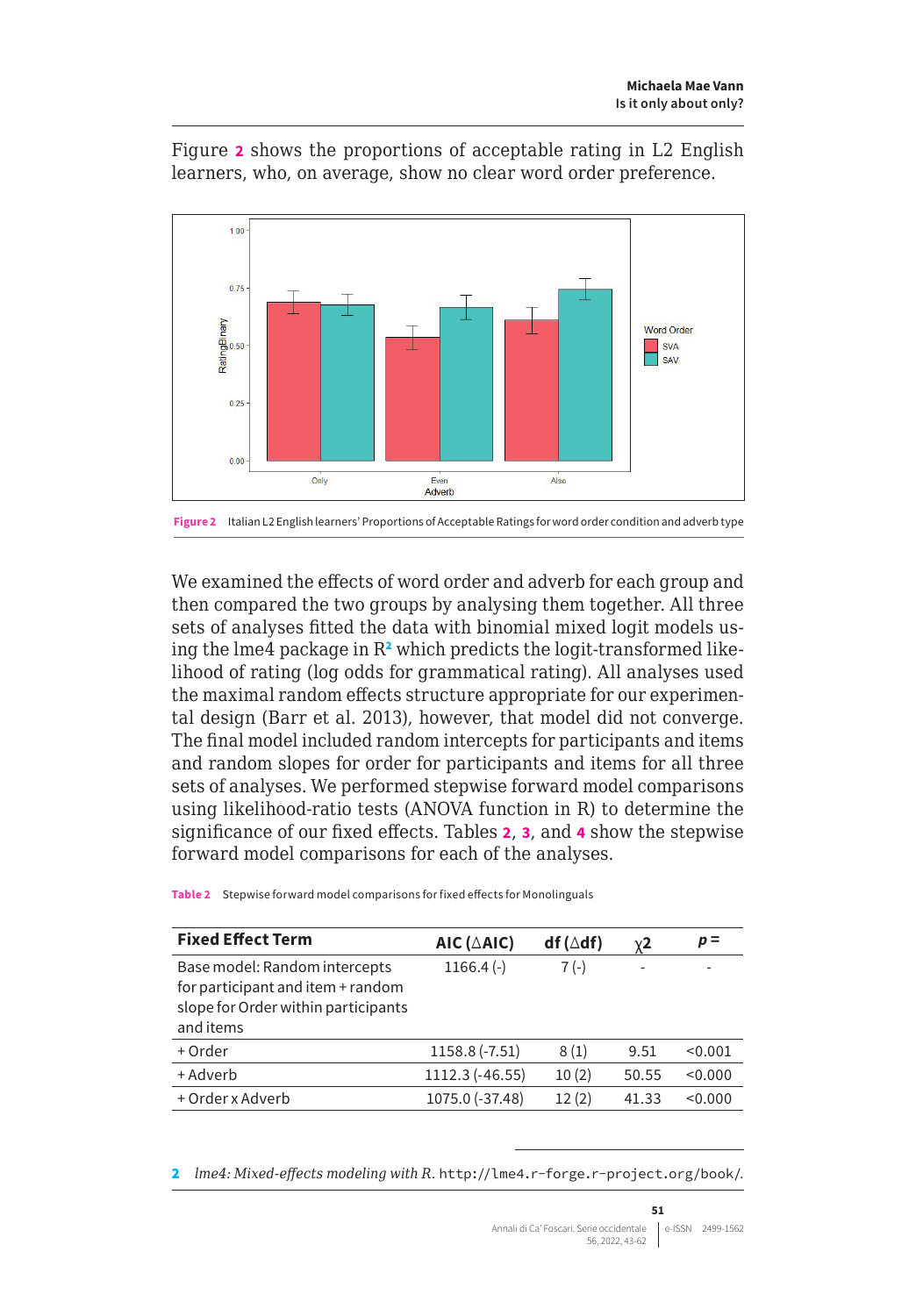**Is it only about only?**

**Table 3** Stepwise forward model comparisons for fixed effects for Italians

| <b>Fixed Effect Term</b>                                                                                               | AIC ( $\triangle$ AIC) | $df(\triangle df)$ | $\chi$ 2 | $p =$  |
|------------------------------------------------------------------------------------------------------------------------|------------------------|--------------------|----------|--------|
| Base model: Random intercepts<br>for participant and item + random<br>slope for Order within participants<br>and items | $1288.4(-)$            | $7(-)$             |          |        |
| + Order                                                                                                                | 1289.2 (0.81)          | 8(1)               | 1.19     | n.s.   |
| + Adverb                                                                                                               | 1283.4 (-5.79)         | 10(2)              | 9.79     | < 0.01 |
| + Order x Adverb                                                                                                       | 1278.7 (-4.71)         | 12(2)              | 8.71     | < 0.05 |

**Table 4** Stepwise forward model comparisons for fixed effects for both groups

| <b>Fixed Effect Term</b>                                                                                               | AIC ( $\triangle$ AIC) | $df(\triangle df)$ | $\chi$ 2 | $p =$   |
|------------------------------------------------------------------------------------------------------------------------|------------------------|--------------------|----------|---------|
| Base model: Random intercepts<br>for participant and item + random<br>slope for Order within participants<br>and items | $2454.7(-)$            | $7(-)$             |          |         |
| + Order                                                                                                                | 2449.3 (-5.30)         | 8(1)               | 7.29     | < 0.01  |
| + Group                                                                                                                | 2449.2 (-0.17)         | 9(1)               | 2.18     | n.s.    |
| + Order * Group                                                                                                        | 2448.2 (-37.48)        | 10(1)              | 2.97     | $=.08$  |
| + Adverb                                                                                                               | 2411.4 (-36.75)        | 12(2)              | 40.75    | < 0.000 |
| + Adverb * Order                                                                                                       | 2371.8 (-39.62)        | 14(2)              | 43.62    | < 0.000 |
| + Adverb * Group                                                                                                       | 2362.4 (-9.39)         | 16(2)              | 13.39    | < 0.001 |
| Order * Adverb * Group                                                                                                 | 2357.4 (-5.05)         | 18(2)              | 9.05     | < 0.05  |

#### **Experiment 1: Monolingual Analyses**

The best fit model for the analysis is shown in Table **5**. As predicted, Experiment 1 shows significant main effects for a preference towards the SAV word order, indicating that, on average, English monolinguals rated the SAV word order items with FAs as more grammatical than with the SVA word order (70%, STDEV =  $0.31$ , ci =  $0.09$  vs. 43%, STDEV =  $0.32$ , ci =  $0.09$ ). Planned pairwise comparisons revealed that overall, there was no effect for the comparison of adverbs *also* and *even* (β = 0.18(SE 0.22), *z* = 0.82 *p* = 0.70), however, there was an effect when comparing *only* to *also*  $(\beta = -1.10)(SE = 0.23)$ ,  $\chi$  = -4.88 *p* = <.0001) and *only* to *even* ( $\beta$  = -1.27(SE = 0.22),  $\chi$  = -5.89,  $p =$  <.0001). This pattern was similar in the simple interaction of order x adverb. The interaction between order and adverb (*also* + *even* vs. *only*) was the only significant interaction in the model.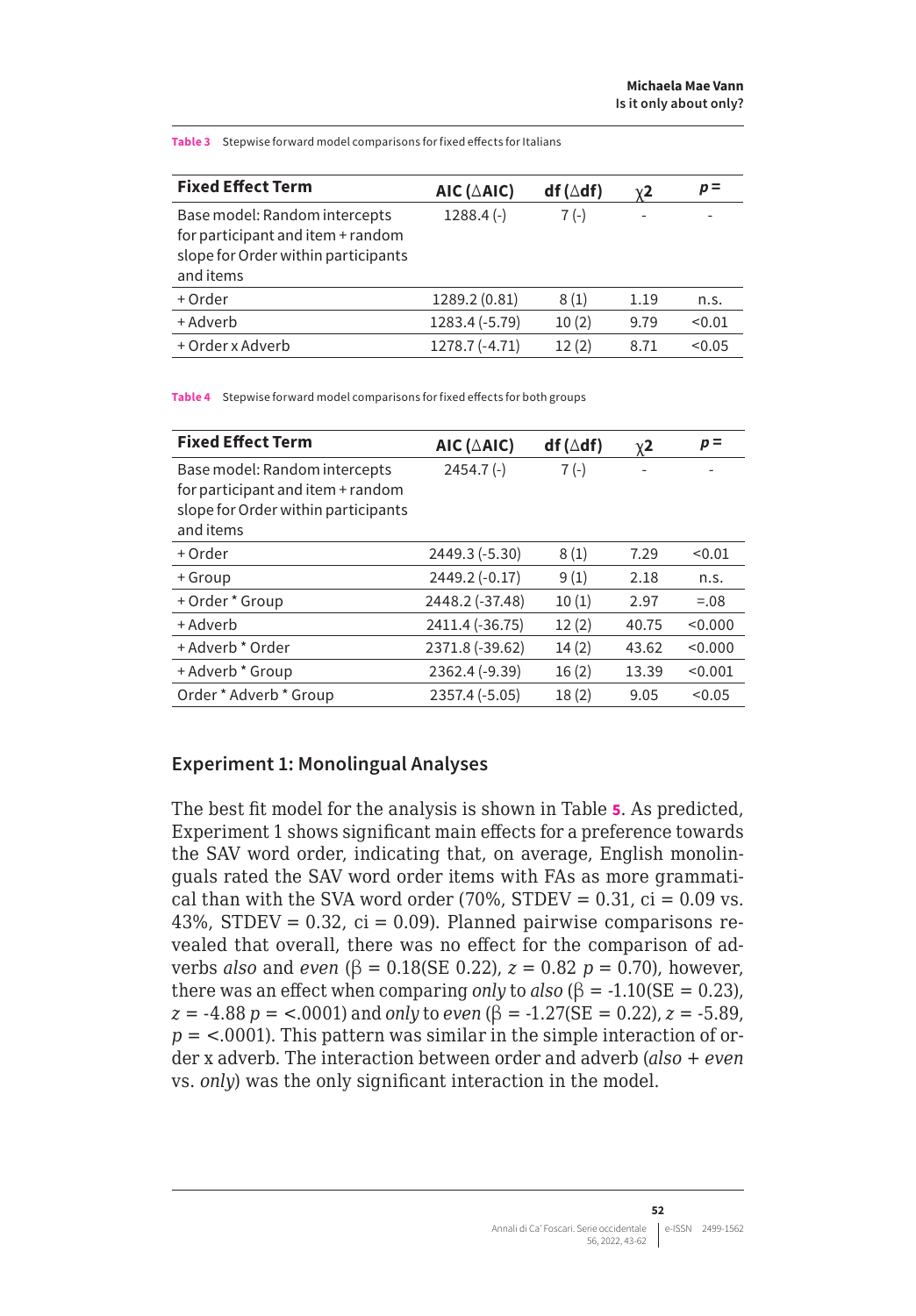| <b>Fixed Effects</b>   | <b>Estimate</b> | <b>SE</b> | z value | 95% CI     | p-value      |
|------------------------|-----------------|-----------|---------|------------|--------------|
| Intercept              | 0.59            | 0.17      | 3.43    | 0.25       | < 0.001      |
|                        |                 |           |         | to 0.93    |              |
| Order                  | 0.87            | 0.31      | 2.77    | 0.25       | ${}_{0.001}$ |
|                        |                 |           |         | to 1.48    |              |
| Adverb Comparison 1 -  | $-0.09$         | 0.11      | $-0.82$ | $-0.30$    | n.s.         |
| Also vs. Even          |                 |           |         | to 0.12    |              |
| Adverb Comparison 2 -  | 0.40            | 0.06      | 6.19    | 0.27       | < 0.001      |
| Also + Even vs. Only   |                 |           |         | to 0.52    |              |
| Order × Adverb Comp. 1 | $-0.21$         | 0.11      | $-1.92$ | $-0.43$    | $= 0.06$     |
| (Also vs. Even)        |                 |           |         | to -0.005  |              |
| Order × Adverb Comp. 2 | $-0.38$         | 0.06      | $-6.02$ | $-0.51$    | < 0.001      |
| (Also + Even vs. Only) |                 |           |         | to $-0.26$ |              |

**Table 5** Best fit model for Experiment 1 for Monolinguals (log odds)

#### **Experiment 2: Italian L2 English Learner Analyses**

The best fit model for the analysis **[tab. 6]** revealed that there were no main effects for order or adverb type for the Italian English L2 learners. English L2 learners rated the SAV word order items with FAs as similar to those with the SVA word order (70%, STDEV = 0.25,  $ci = 0.03$  vs. 61%, STDEV = 0.31,  $ci = 0.04$ ). There was, however, an interaction between order and adverb (*also* + *even* vs. *only*), indicating that, on average, sentences with *only* were rated differently than those with *even* and *also* which interacted with order. Planned pairwise comparisons showed that Italian L2 participants rated *also* and *even* differently (β = 0.49(SE=0.18),  $z = 2.70$ ,  $p = 0.02$ ) while *also* compared to *only* was not (β -0.05(SE = 0.18),  $z = -0.25$ ,  $p =$  n.s.) and *even vs. only*  $(\beta = -0.53$ (SE 0.18),  $z = -2.95$ ,  $p = 0.009$ ).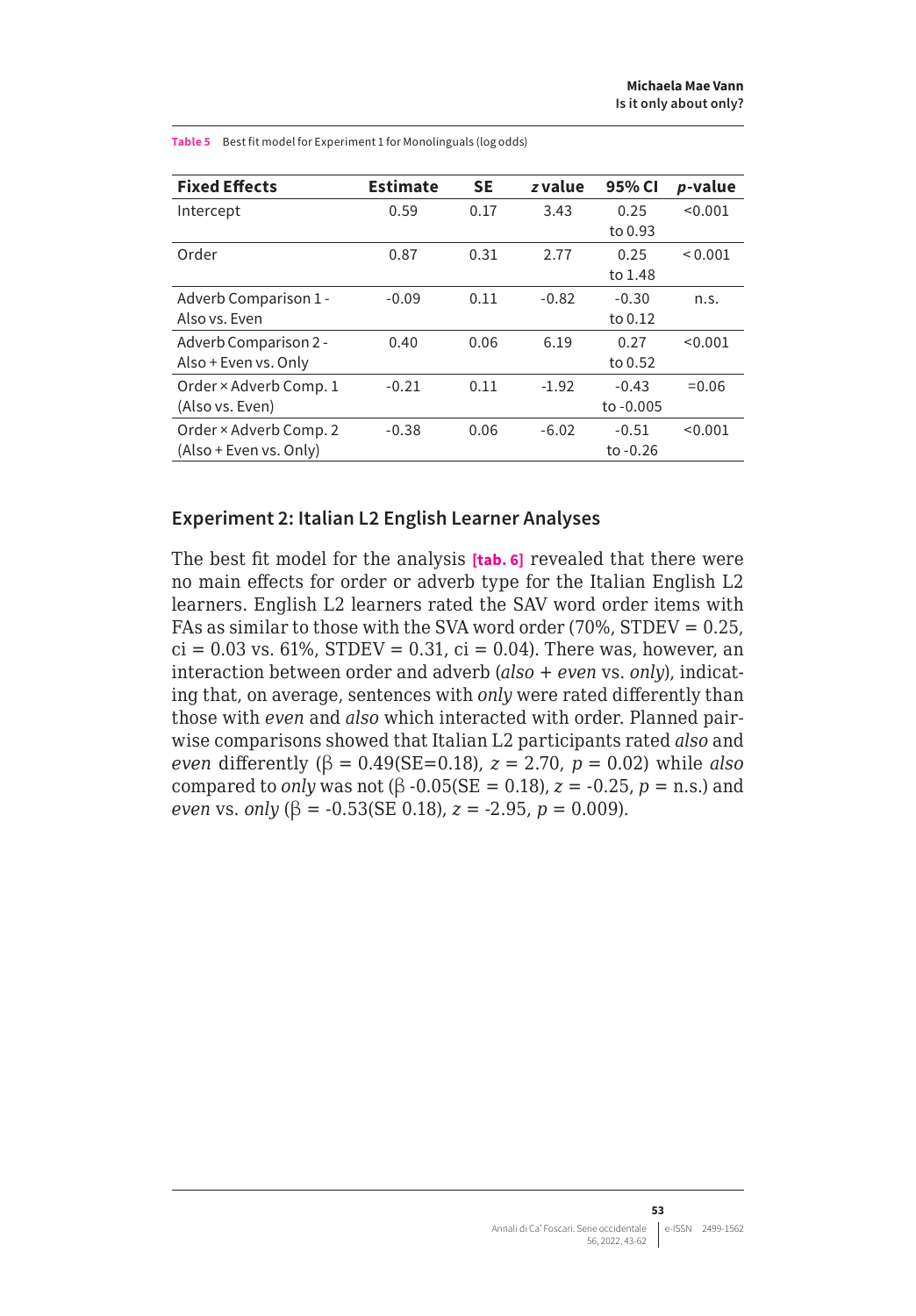| <b>Fixed Effects</b>   | <b>Estimate</b> | <b>SE</b> | z value | 95% CI     | p-value  |
|------------------------|-----------------|-----------|---------|------------|----------|
| Intercept              | 0.91            | 0.17      | 5.26    | 0.57       | < 0.001  |
|                        |                 |           |         | to 1.25    |          |
| Order                  | 0.20            | 0.19      | 1.06    | $-0.17$    | n.s.     |
|                        |                 |           |         | to 0.57    |          |
| Adverb 1               | $-0.24$         | 0.09      | $-2.70$ | $-0.42$    | < 0.01   |
| (Also vs. Even)        |                 |           |         | to -0.07   |          |
| Adverb 2               | 0.10            | 0.05      | 1.83    | $-0.01$    | $= 0.07$ |
| (Also + Even vs. Only) |                 |           |         | to 0.20    |          |
| Order × Adverb 1       | $-0.006$        | 0.09      | $-0.07$ | $-0.18$    | n.s.     |
| (Also vs. Even)        |                 |           |         | to 0.17    |          |
| Order × Adverb 2       | $-0.16$         | 0.05      | $-3.00$ | $-0.26$    | < 0.01   |
| (Also + Even vs. Only) |                 |           |         | to $-0.05$ |          |

**Table 6** Best fit model for Experiment 2 - Italian English L2 learners (log odds)

#### **Combined Analyses**

For the analyses that included participants from both experiments, another factor was added (speaker type). In the combined analysis there was a main effect of word order, as all participants combined rated the SAV word order more grammatical than the SVA order  $(70\% , STDEV = 0.29, c_i = 0.06 \text{ vs. } 52\%$ ,  $STDEV = 0.33, c_i = 0.07$ ). There was an effect of adverb type (*also* + *even* vs. *only*). There was a significant main effect of speaker type, indicating that L2 English learners, on average, give higher ratings than Monolinguals. The results are shown in Table **7**.

There was a simple interaction between word order and adverb (*also* + *even* vs. *only*), as well as a significant simple interaction between order and speaker type. There was a significant interaction between adverb (*also* + *even* vs. *only*) and speaker type. Finally, there was a three-way interaction between word order, adverb (*also* + *even* vs. *only*), and speaker type.

| < 0.000<br>$-0.80$ |
|--------------------|
|                    |
| to $-0.02$         |
| < 0.01<br>0.29     |
| to 1.19            |
| < 0.05<br>$-0.37$  |
| to 0.22            |
| < 0.000<br>0.03    |
| to 0.30            |
|                    |

**Table 7** Best fit model comparing English monolinguals and L2 English learners (log odds)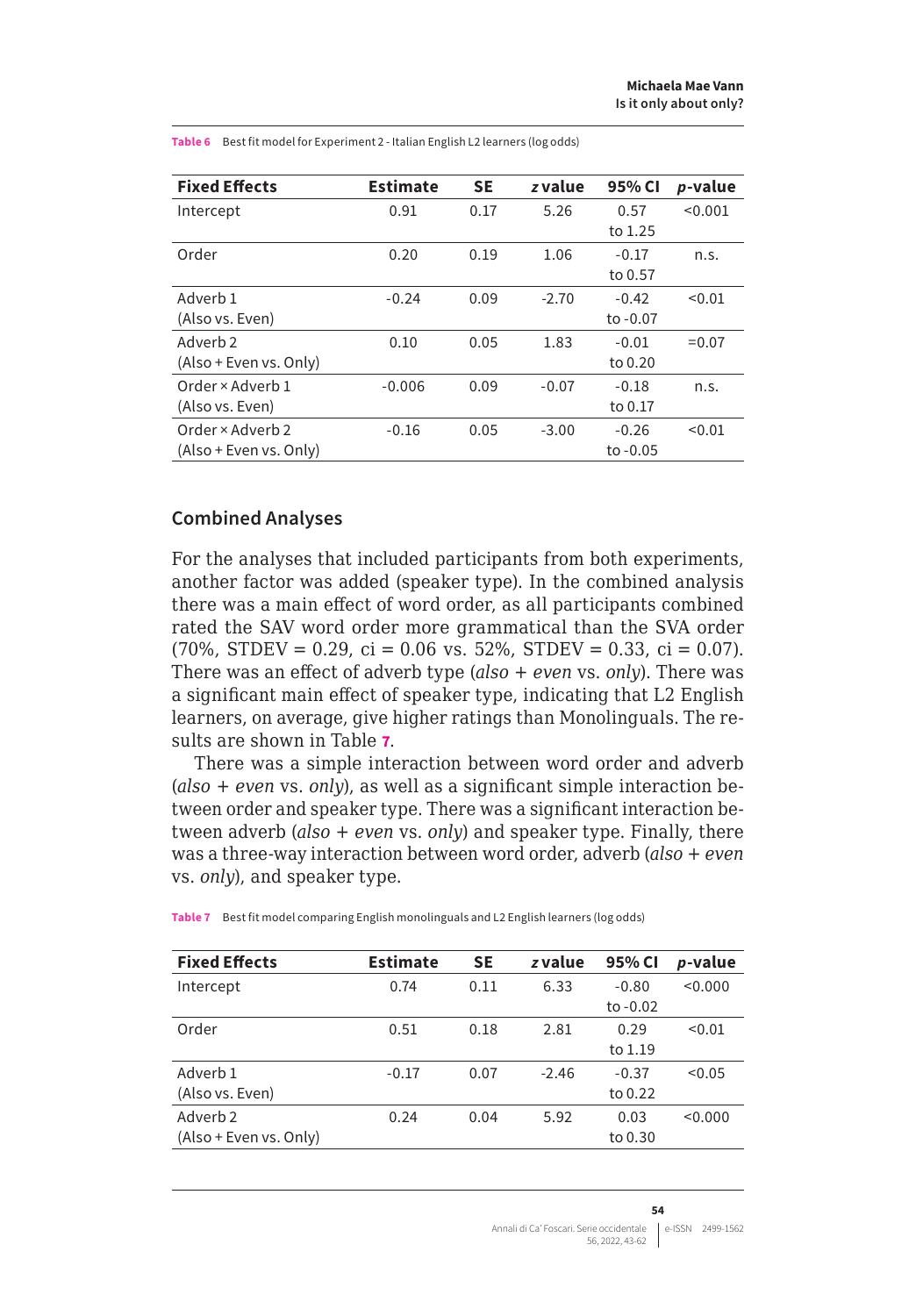**Michaela Mae Vann Is it only about only?**

| <b>Fixed Effects</b>           | <b>Estimate</b> | <b>SE</b> | z value | 95% CI     | p-value |
|--------------------------------|-----------------|-----------|---------|------------|---------|
| Speaker Type                   | 0.20            | 0.11      | 1.76    | 0.07       | $=.08$  |
|                                |                 |           |         | to 0.61    |         |
| Order × Adverb 1               | $-0.20$         | 0.07      | $-1.51$ | $-0.41$    | n.s.    |
|                                |                 |           |         | to 0.32    |         |
| Order × Adverb 2               | $-0.26$         | 0.04      | $-6.59$ | $-0.51$    | < 0.000 |
|                                |                 |           |         | to $-0.19$ |         |
| Order × Speaker Type           | $-0.31$         | 0.17      | $-1.77$ | $-0.87$    | $=.08$  |
|                                |                 |           |         | to $-0.02$ |         |
| Adverb $1 \times$ Speaker Type | $-0.08$         | 0.06      | $-1.13$ | $-0.36$    | n.s.    |
|                                |                 |           |         | to 0.14    |         |
| Adverb 2 × Speaker Type        | $-0.14$         | 0.04      | $-3.64$ | $-0.29$    | < 0.000 |
|                                |                 |           |         | to -0.07   |         |
| Order × Adverb 1 × Speaker     | 0.10            | 0.07      | 1.41    | $-0.09$    | n.s.    |
| Type                           |                 |           |         | to 0.37    |         |
| Order × Adverb 2 x Speaker     | 0.11            | 0.04      | 2.68    | 0.01       | < 0.01  |
| Type                           |                 |           |         | to 0.28    |         |

To better understand the relationship between speaker type and word order preference, Figure **3** plots the proportion of acceptable ratings given for each word order condition, broken down by FA. While English L2 speakers and Monolinguals both rate the SAV word order equally, there is a significant difference between how these groups rate the SVA word order. Interestingly, only two of the FAs in the SVA word order condition are clearly unacceptable for the English monolinguals, *even* and *also*. *Only* in the SVA condition, while slightly less acceptable than its SAV counterparts, is still quite acceptable for this group, an unexpected finding.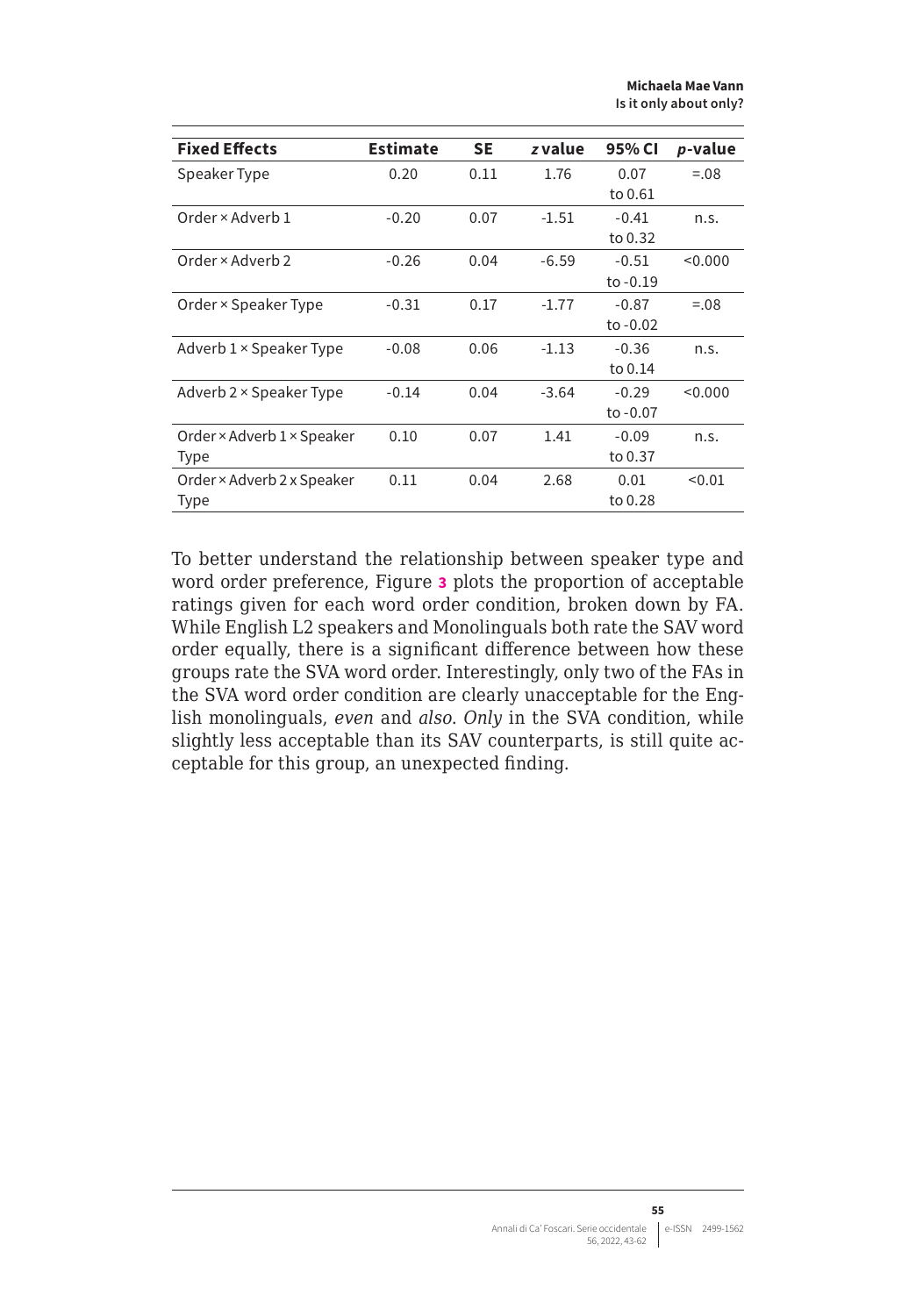

## **Further Analyses of Monolinguals**

To better understand the driving force behind the overall acceptability of the FA *only* in both pre- and post-verbal positions, we further examined the data. Only English monolinguals were used in the analyses, as well as the FA *only*.

The analyses were again analysed in R using the lme4 package, with random intercepts for both Subjects and Items, and random slopes for order for both Subjects and Items. One of the nested variables in the sentence conditions was Noun + Determiner type, therefore we used this factor, in addition to order, to predict the logit-transformed likelihood (log odds) of grammatical ratings in the English monolinguals. Education level was also investigated separately. We performed stepwise forward model comparisons using likelihood-ratio tests (ANOVA function in R) to determine the significance of our fixed effects.

The results in Table **8** show that there is no main effect of word order, meaning that participants rated sentences with *only* as grammatical regardless of the word order. There was a significant effect for sentences containing prepositional phrases or no determiner (e.g., *Sarah ate only salad.*), which indicates that these sentences were rated significantly more grammatical than others with other determiner/noun combinations. There was an interaction between order and sentences with a definite article and singular noun, however, showing the opposite; these sentences were rated as less acceptable in

**56**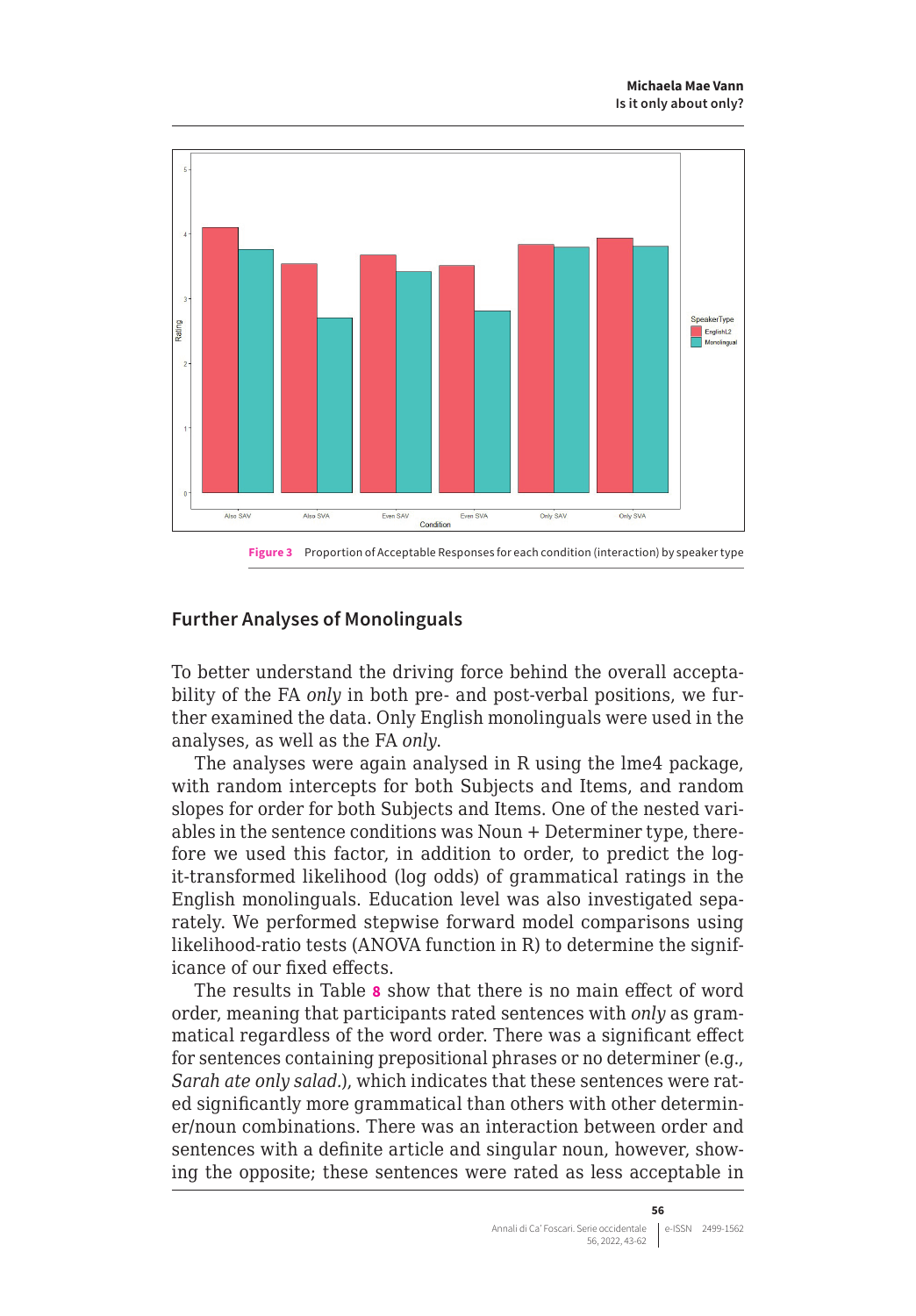the SVA word order than the SAV. There was a similar marginal effect for the interaction between order and indefinite article and singular noun, indicating that monolinguals rated sentences in the SVA order with indefinite articles and singular nouns less acceptable than in the SAV order.

| <b>Fixed effects</b>        | <b>Estimate</b> | <b>SE</b> | z value | 95% CI     | p-value  |
|-----------------------------|-----------------|-----------|---------|------------|----------|
| Intercept                   | 0.93            | 0.42      | 2.21    | 0.10       | < 0.05   |
|                             |                 |           |         | to 1.76    |          |
| Order                       | 0.05            | 0.44      | 0.13    | $-0.80$    | n.S.     |
|                             |                 |           |         | to 0.91    |          |
| Proper Noun                 | 0.15            | 0.54      | 0.28    | $-0.91$    | n.s.     |
|                             |                 |           |         | to 1.20    |          |
| Definite Article & Singular | 0.85            | 0.57      | 1.51    | $-0.25$    | n.s.     |
| Noun                        |                 |           |         | to 1.96    |          |
| Indefinite Article          | 0.32            | 0.58      | 0.54    | $-0.83$    | n.s.     |
| & Singular Noun             |                 |           |         | to 1.46    |          |
| <b>Prepositional Phrase</b> | 1.31            | 0.61      | 2.15    | 0.12       | < 0.05   |
| or No Article               |                 |           |         | to 2.50    |          |
| Some & Plural Noun          | $-0.25$         | 0.56      | $-0.45$ | $-1.35$    | n.s.     |
|                             |                 |           |         | to 0.85    |          |
| Order × Proper Noun         | 0.05            | 0.52      | 0.09    | $-0.97$    | n.s.     |
|                             |                 |           |         | to 1.07    |          |
| Order × Definite Article    | $-1.34$         | 0.55      | $-2.54$ | $-2.48$    | < 0.05   |
| & Singular Noun             |                 |           |         | to $-0.32$ |          |
| Order × Indefinite Article  | $-1.00$         | 0.56      | $-1.78$ | $-2.11$    | $= 0.07$ |
| & Singular Noun             |                 |           |         | to 0.10    |          |
| Order × Prepositional       | $-0.35$         | 0.59      | $-0.60$ | $-1.51$    | n.s.     |
| Phrase or No Article        |                 |           |         | to 0.80    |          |
| Order × Some & Plural       | $-0.69$         | 0.53      | $-1.29$ | $-1.74$    | n.s.     |
| Noun                        |                 |           |         | to 0.36    |          |

**Table 8** Best fit model for only using Noun and determiner types for Monolinguals (in log odds)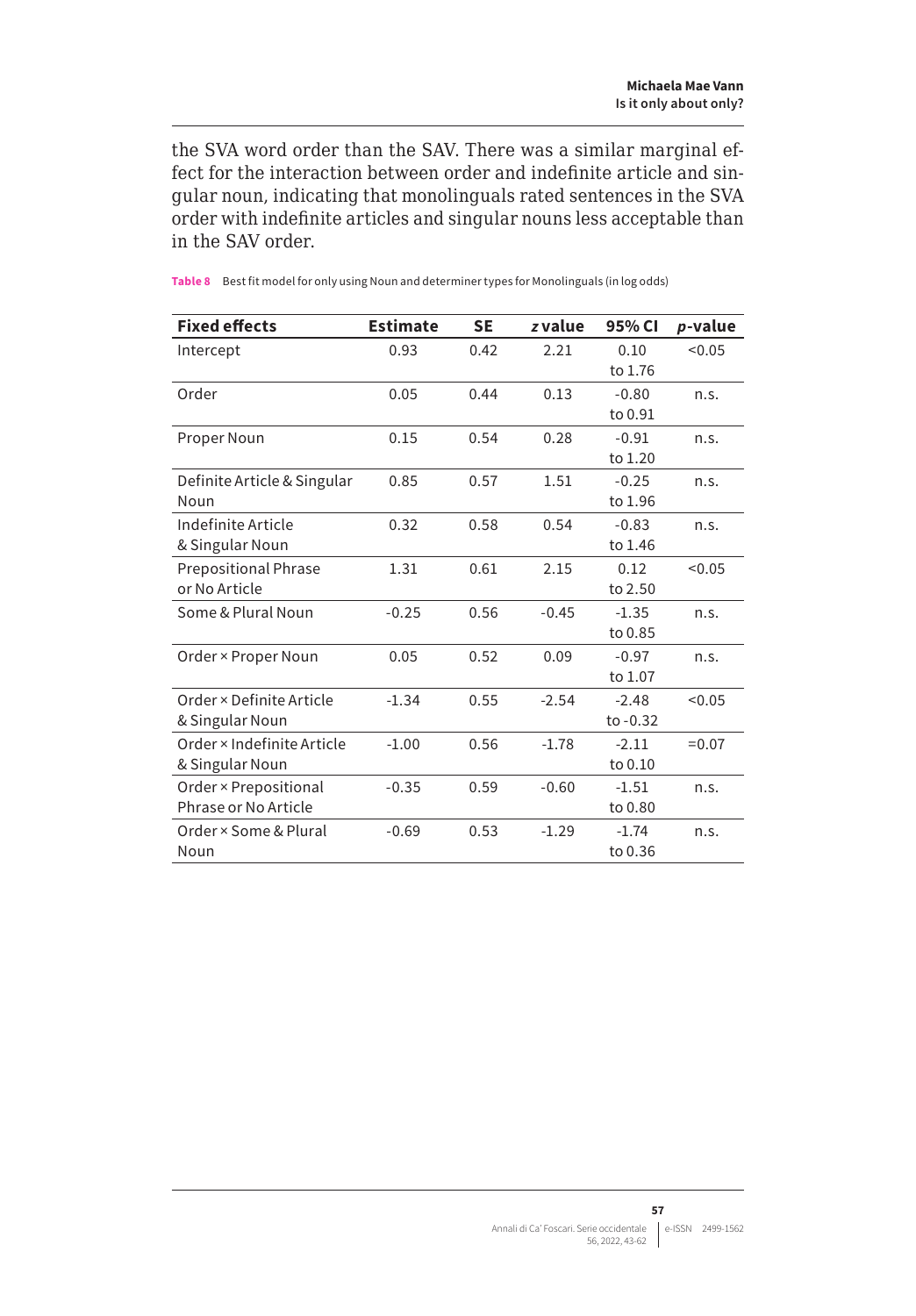

**Figure 4** Proportion of acceptable ratings of sentences with only in each word order condition and each determiner and noun type for Monolinguals

Finally, another analysis was done to investigate another potential driving force behind word order acceptability in monolinguals: education level. Two more analyses were conducted. The first included the dataset included the sentences with *only* and added the factor Education level. Table **9** shows the results of this analysis. There showed to be a significant interaction between word order and education in the English monolinguals (SAV College Degree: 78%, STDEV = 0.34,  $ci = 0.06$  vs. SAV No College Degree: 60%, STDEV = 0.35,  $ci = 0.08$ ; SVA College Degree:  $59\%$ , STDEV = 0.25,  $ci = 0.05$  vs. SVA No College Degree:  $71\%$ , STDEV = 0.35, ci = 0.08). This demonstrates that overall, people with college degrees rate the SAV word order all together higher and the SVA lower than those with no college degree.

| <b>Fixed effects</b>            | <b>Estimate</b> | <b>SE</b> | z value | 95% CI     | p-value |
|---------------------------------|-----------------|-----------|---------|------------|---------|
| Intercept                       | 1.23            | 0.30      | 4.07    | 0.10       | < 0.000 |
|                                 |                 |           |         | to 1.76    |         |
| Order                           | $-0.41$         | 0.32      | $-1.29$ | $-1.05$    | n.S.    |
|                                 |                 |           |         | to 0.22    |         |
| <b>Education Level (College</b> | 0.29            | 0.25      | 1.15    | $-0.20$    | n.S.    |
| Degree vs. No College)          |                 |           |         | to 0.78    |         |
| Order x Education Level         | $-0.60$         | 0.28      | $-2.11$ | $-1.15$    | < 0.05  |
|                                 |                 |           |         | to $-0.04$ |         |

**Table 9** Best fit model for Monolinguals and Education level (sentences with only)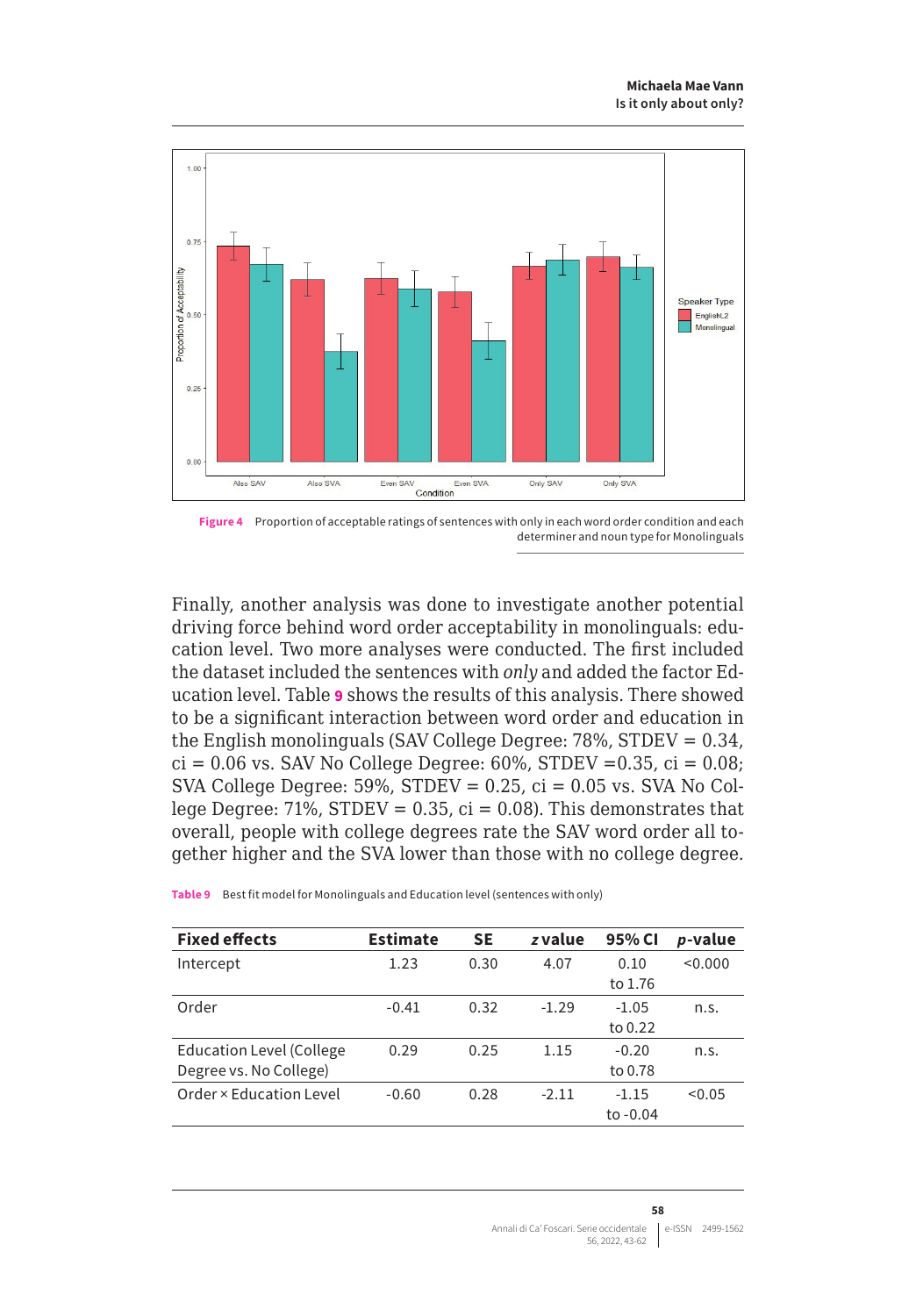<span id="page-16-0"></span>The same analysis as shown in Table **9** was also conducted using all the data to understand if this phenomenon was a result of the FA *only*, or if the same pattern persisted using all FAs. Table **10** shows this to be true, even though the main effect of order is weaker, and the interaction of order and education level is marginally significant (SAV College Degree:  $76\%$ , STDEV = 0.29, ci = 0.06 vs. SAV No College Degree: 62%, STDEV =0.34, ci = 0.08; SVA College Degree:  $37\%$ , STDEV =  $0.27$ , ci =  $0.05$  vs. SVA No College Degree:  $51\%$ ,  $STDEV = 0.37$ ,  $ci = 0.08$ ).

| <b>Fixed effects</b>            | <b>Estimate</b> | <b>SE</b> | z value | 5% CI   | p-value  |
|---------------------------------|-----------------|-----------|---------|---------|----------|
| Intercept                       | 0.60            | 0.14      | 4.16    | 0.32    | 0.000    |
|                                 |                 |           |         | to 0.88 |          |
| Order                           | 0.76            | 0.28      | 2.68    | 0.20    | < 0.001  |
|                                 |                 |           |         | to 1.31 |          |
| <b>Education Level (College</b> | 0.01            | 0.13      | 0.07    | $-0.25$ | n.S.     |
| Degree vs. No College)          |                 |           |         | to 0.27 |          |
| Order x Education Level         | 0.45            | 0.27      | 1.68    | $-0.08$ | $= 0.09$ |
|                                 |                 |           |         | to 0.98 |          |

**Table 10** Best fit model for Monolinguals for all data by Education level

Figure **6** plots the interaction of word order and education level for monolingual English speakers, which shows an inversion of word order preference depending on participants' level of education. On average, participants with a college degree accept the SVA word order more than those without a degree. On the other hand, those without college degrees rate SVA sentences higher than those with a degree.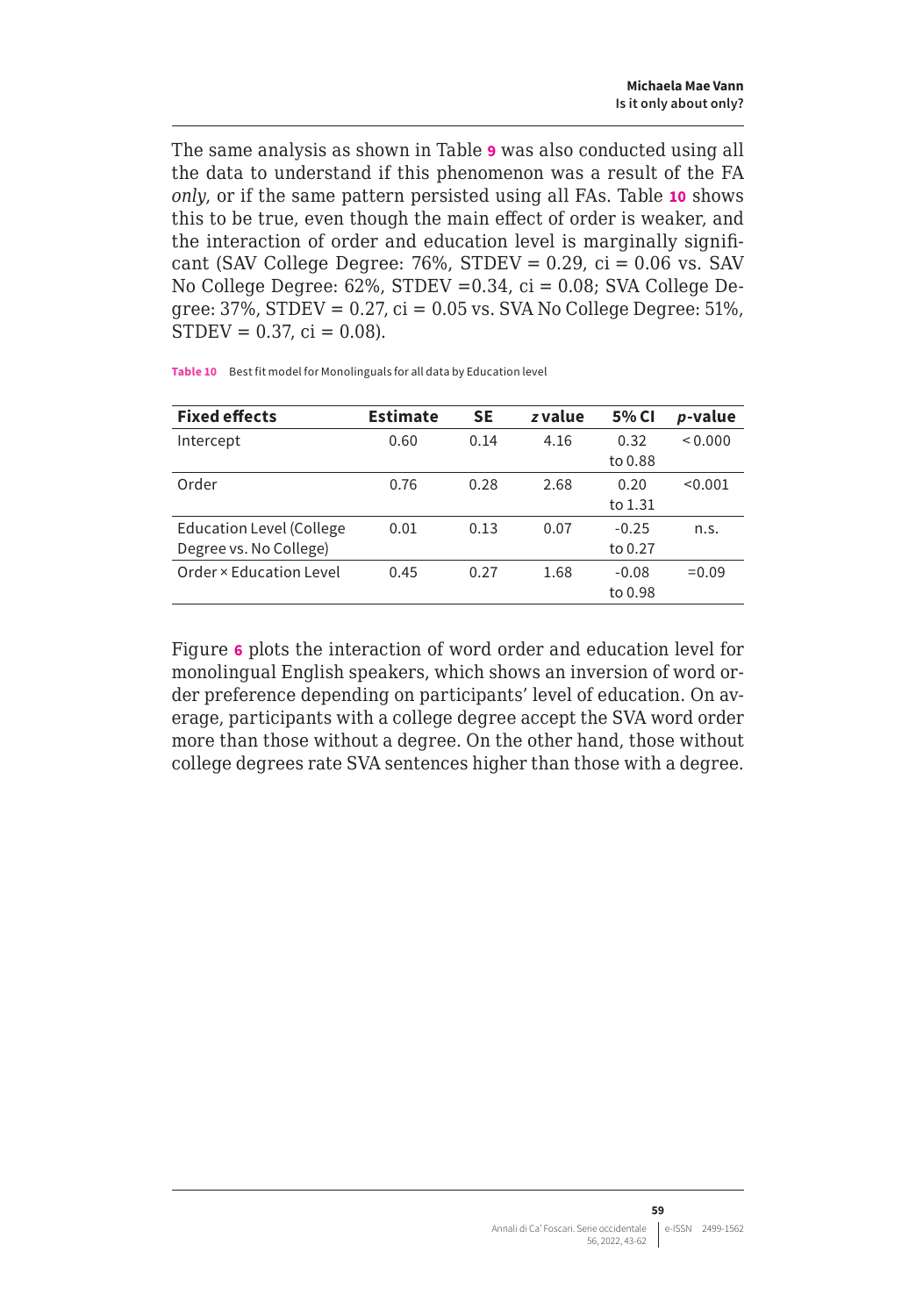

**Figure 5** Proportion of Grammatical Ratings for word order preference as a function of education level (English Monolinguals)

# 3 Discussion and Conclusion

This paper addresses the issue of word order acceptability for FAs in English. Two groups of speakers were examined in the study, and we found that there is a significant difference in the acceptability of word order between groups. On average, monolingual English speakers prefer the SAV word order to the SVA word order during an acceptability judgment task, while the Italian English language learners show that both word orders are, on average, acceptable, despite the fact they are highly proficient English learners. The Italian participants showed slight sensitivity to word order when it interacted with adverbs, rating sentences with *also* and *even* in the SVA word order condition lower than sentences with *only*. This was similar to the results of the monolingual English speakers.

All things considered, the discrepancy in the responses from the English learners in comparison with their English monolingual peers suggests that Focus Adverbs are still troublesome for highly proficient English learners. It is very likely that interference from their L1 may be at fault and that they are unable to fully reject the SVA word order due to the active verb-raising parameter, following the FT/FA hypothesis (Schwartz, Sprouse 1996).

Considering previous studies have used explicit teaching techniques or negative evidence to attempt to reset parameters in the L2 classroom (e.g., Formisano 2013), one potential follow-up to this study includes adapting those experiments to include Focus Adverbs. An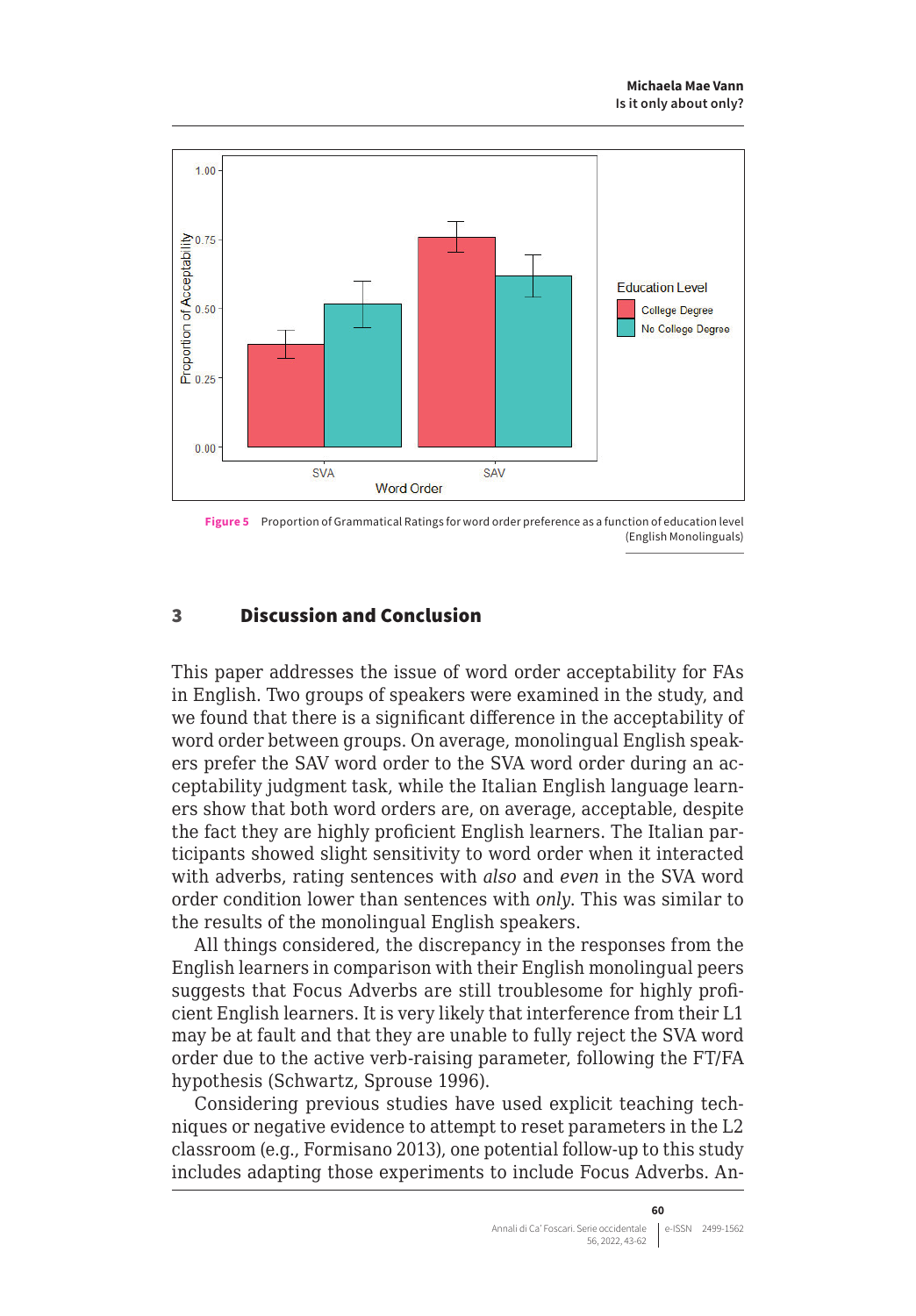other possibility includes developing a structural priming experiment (e.g., Bock 1986) to investigate the use of structural priming with adverbs, and more importantly FAs, as a form of implicit learning.

The surprising result in this study is that of the acceptability of SVA *only* among English monolinguals at such high rates. There are two possible explanations for this, although they should be individually and experimentally examined. First, *only* may be under reanalysis as it is highly acceptable when there is no article or when there is a prepositional phrase. In other words, its perceived function may be that of an adjective and not an adverb. One possible way to control for this is to modify the experiment to include audio, therefore forcing a semantic interpretation onto the sentence.

Another possibility is that during acceptability judgement tasks, monolingual readers with higher levels of education are more focused on form and more attuned to grammar than those with lower levels of education, who may have more willingness to rate non-standard or traditionally ungrammatical sentences as acceptable.

In conclusion, Focus Adverbs have been found to be more acceptable in the SAV word order by native speakers and acceptable in both word orders by L2 English learners. This is true even after having reached proficient levels of English. This result suggests that Focus Adverbs can be used as a function of near-native fluency. Further study is needed to find out if errors are committed in production tasks, as well. Efficient methods of increasing L2 learners' accuracy in identifying more nativelike placement for Focus Adverbs also merit further research.

#### **Bibliography**

- Alxatib, S. (2020). *Focus, Evaluativity, and Antonymy: A Study in the Semantics of Only and its Interaction with Gradable Antonyms*. Cham, Switzerland: Springer International Publishers. Studies in Linguistics and Philosophy 104.
- Bock, K. (1986). "Syntactic Persistence in Language Production". *Cognitive Psychology*, 18(3), 355-87. [https://doi.org/10.1016/0010-](https://doi.org/10.1016/0010-0285(86)90004-6) [0285\(86\)90004-6](https://doi.org/10.1016/0010-0285(86)90004-6).

Chomsky, N. (1986). *Barriers*. Cambridge (MA): MIT Press.

- Council of Europe (2001). *Common European Framework of Reference for Languages: Learning, Teaching, Assessment*. Cambridge: Press Syndicate of the University of Cambridge.
- Emonds, J. (1978). "The Verbal Complex V'-V in French". *Linguistic Inquiry*, 9, 151-75.
- Emonds, J. (1985). *A Unified Theory of Syntactic Categories*. Dordrecht: Foris.
- Firsten, R.; Killian, P. (1994). *Troublesome English: A Teaching Grammar for ESOL Instructors*. New Jersey: Prentice Hall Regents.
- Formisano, Y.M. (2013a). "Verb Movement as a Teaching Tool". *Lingue Linguaggi*, 10, 33-46.